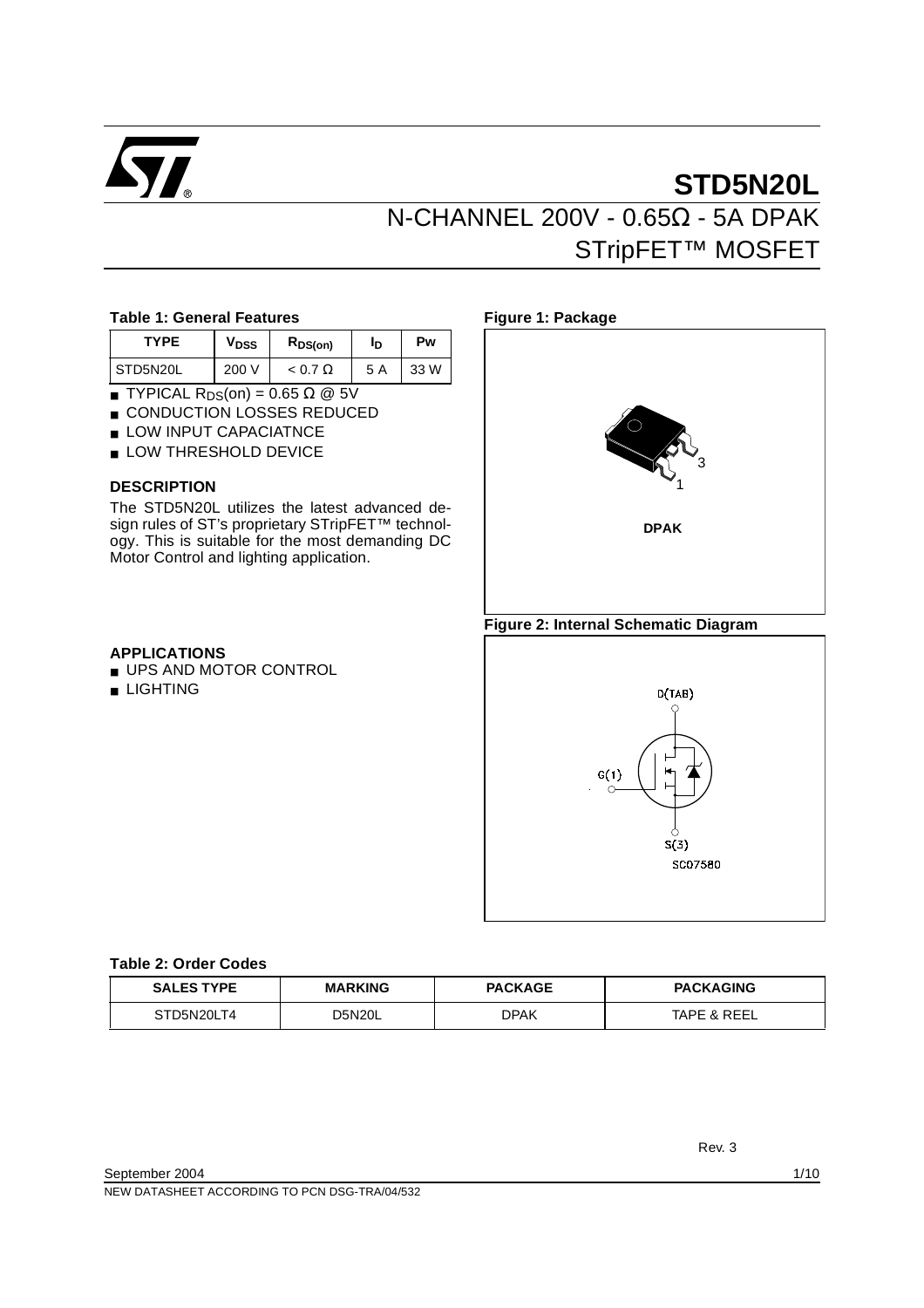| Symbol                 | <b>Parameter</b>                                   | Value        | Unit               |  |
|------------------------|----------------------------------------------------|--------------|--------------------|--|
| <b>V<sub>DS</sub></b>  | Drain-source Voltage ( $V_{GS} = 0$ )              | 200          | V                  |  |
| <b>V<sub>DGR</sub></b> | Drain-gate Voltage ( $R_{GS}$ = 20 k $\Omega$ )    | 200          | V                  |  |
| VGS                    | Gate-source Voltage                                | ±20          | V                  |  |
| l <sub>D</sub>         | Drain Current (continuous) at $T_C = 25^{\circ}C$  | 5            | A                  |  |
| l <sub>D</sub>         | Drain Current (continuous) at $T_C = 100^{\circ}C$ | 3.6          | A                  |  |
| I <sub>DM</sub> (•)    | Drain Current (pulsed)                             | 20           | A                  |  |
| PTOT                   | Total Dissipation at $T_C = 25^{\circ}C$           | 33           | W                  |  |
|                        | <b>Derating Factor</b>                             | 0.27         | $W$ <sup>o</sup> C |  |
| $T_{\text{stg}}$       | Storage Temperature                                | $-55$ to 150 | °C                 |  |
| Тì                     | <b>Operating Junction Temperature</b>              |              |                    |  |

## **Table 3: Absolute Maximum ratings**

 $\overline{(\bullet)}$  Pulse width limited by safe operating area

#### **Table 4: Thermal Data**

| Rthi-case | Thermal Resistance Junction-case Max           | 3.75 | °C/W   |
|-----------|------------------------------------------------|------|--------|
| Rthj-amb  | Thermal Resistance Junction-ambient Max        | 100  | °C/W   |
|           | Maximum Lead Temperature For Soldering Purpose | 275  | $\sim$ |

## **ELECTRICAL CHARACTERISTICS** (T<sub>CASE</sub> =25°C UNLESS OTHERWISE SPECIFIED) **Table 5: On/Off**

| Symbol                  | <b>Parameter</b>                              | <b>Test Conditions</b>                      | Min. | Typ. | Max. | Unit |
|-------------------------|-----------------------------------------------|---------------------------------------------|------|------|------|------|
| $V_{(BR)DSS}$           | Drain-source<br>Breakdown Voltage             | $I_D = 250 \mu A$ , $V_{GS} = 0$            | 200  |      |      | V    |
| <b>I</b> <sub>DSS</sub> | Zero Gate Voltage                             | $V_{DS}$ = Max Rating                       |      |      |      | μA   |
|                         | Drain Current ( $V_{GS} = 0$ )                | $V_{DS}$ Max Rating, T <sub>C</sub> = 125°C |      |      | 10   | μA   |
| <b>I</b> GSS            | Gate-body Leakage<br>Current ( $V_{DS} = 0$ ) | $V_{GS} = \pm 20V$                          |      |      | ±100 | nA   |
| $V_{GS(th)}$            | Gate Threshold Voltage                        | $V_{DS} = V_{GS}$ , $I_D = 50 \mu A$        |      |      | 2.5  | V    |
| $R_{DS(on)}$            | Static Drain-source On<br>Resistance          | $V_{GS} = 5$ V, $I_D = 2.5$ A               |      | 0.65 | 0.7  | Ω    |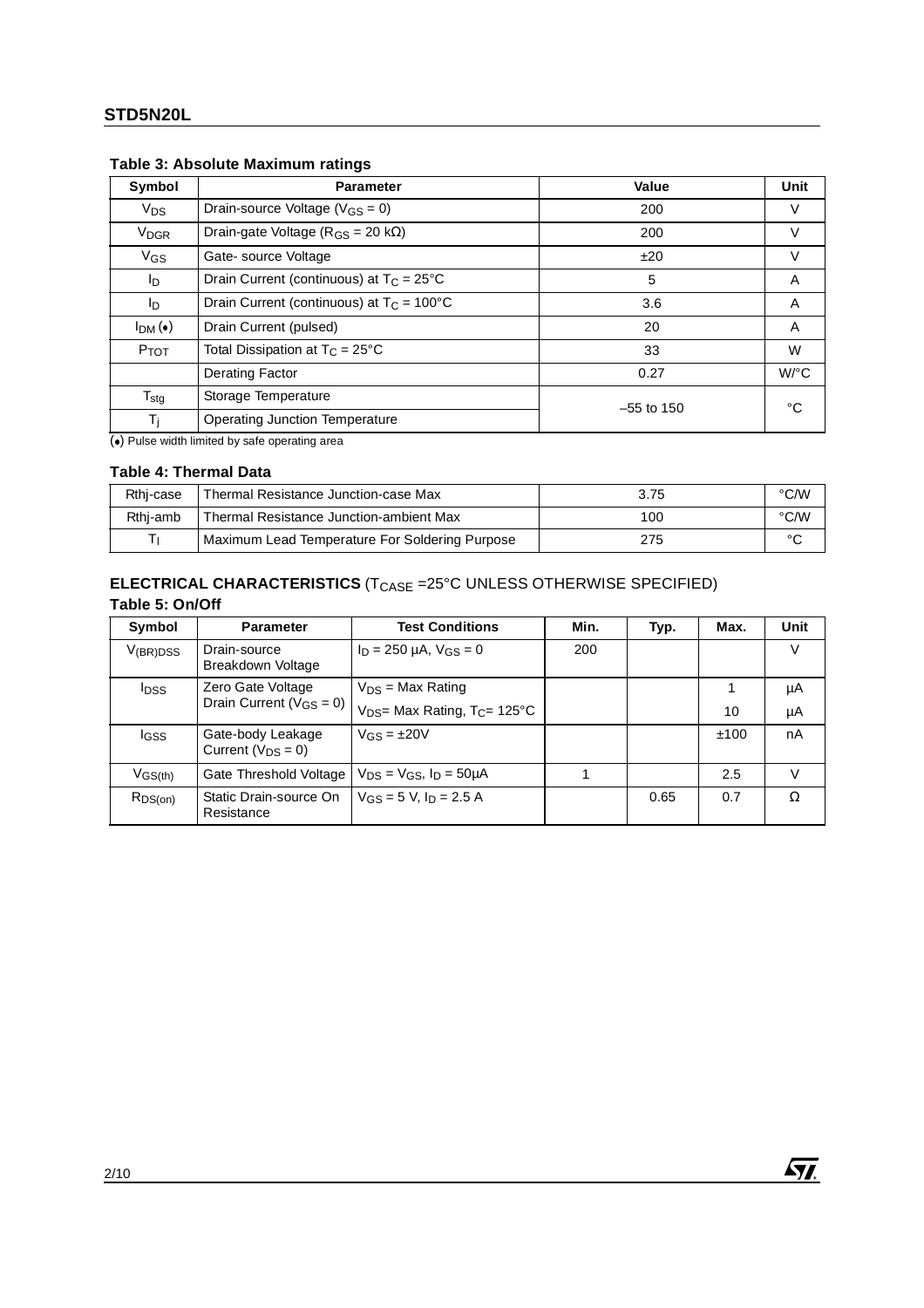## **Table 6: Dynamic**

| Symbol                                            | <b>Test Conditions</b><br><b>Parameter</b>                                        |                                                                                                        | Min. | Typ.                       | Max. | Unit                 |
|---------------------------------------------------|-----------------------------------------------------------------------------------|--------------------------------------------------------------------------------------------------------|------|----------------------------|------|----------------------|
| $g_{fs}$ $(2)$                                    | <b>Forward Transconductance</b>                                                   | $V_{DS}$ = 15 V, $I_{D}$ = 5 A                                                                         |      | 6.5                        |      | S                    |
| $C_{iss}$<br>C <sub>oss</sub><br>C <sub>rss</sub> | Input Capacitance<br>Output Capacitance<br><b>Reverse Transfer</b><br>Capacitance | $V_{DS} = 25V$ , f = 1 MHz, $V_{GS} = 0$                                                               |      | 242<br>44<br>6             |      | pF<br>pF<br>pF       |
| $t_{d(on)}$<br>$t_{r}$<br>$t_{d(off)}$<br>tŧ      | Turn-on Delay Time<br>Rise Time<br>Turn-off Delay Time<br><b>Fall Time</b>        | $V_{DD}$ = 100 V, $I_D$ = 2.5 A<br>$R_G = 4.7\Omega$ , $V_{GS} = 5V$<br>(Resistive Load see Figure 14) |      | 11.5<br>21.5<br>14<br>15.5 |      | ns<br>ns<br>ns<br>ns |
| $Q_g$<br>$Q_{gs}$<br>$Q_{\text{gd}}$              | <b>Total Gate Charge</b><br>Gate-Source Charge<br>Gate-Drain Charge               | $V_{DD} = 160$ V, $I_D = 5$ A,<br>$V$ GS = 5 $V$                                                       |      | 5<br>1.5<br>3              | 6    | nC<br>nC<br>nC       |

## **Table 7: Source Drain Diode**

| Symbol                              | <b>Test Conditions</b><br><b>Parameter</b>                                          |                                                                                                                     | Min. | Typ.             | Max. | Unit          |
|-------------------------------------|-------------------------------------------------------------------------------------|---------------------------------------------------------------------------------------------------------------------|------|------------------|------|---------------|
| l <sub>SD</sub>                     | Source-drain Current                                                                |                                                                                                                     |      |                  | 5    | A             |
| $I_{SDM}$ $(*)$                     | Source-drain Current (pulsed)                                                       |                                                                                                                     |      |                  | 20   | A             |
| $V_{SD}(1)$                         | Forward On Voltage                                                                  | $I_{SD} = 5$ A, $V_{GS} = 0$                                                                                        |      |                  | 1.5  | V             |
| $t_{rr}$<br>$Q_{rr}$<br><b>IRRM</b> | Reverse Recovery Time<br>Reverse Recovery Charge<br><b>Reverse Recovery Current</b> | $I_{SD} = 5$ A, di/dt = 100 A/us,<br>$V_{DD} = 100 V, T_i = 25°C$<br>(see test circuit, see Figure 15)              |      | 93<br>237<br>5.1 |      | ns<br>nC<br>A |
| $t_{rr}$<br>$Q_{rr}$<br><b>IRRM</b> | Reverse Recovery Time<br>Reverse Recovery Charge<br><b>Reverse Recovery Current</b> | $I_{SD} = 5$ A, di/dt = 100 A/µs,<br>$V_{DD}$ = 100 V, T <sub>i</sub> = 150 °C<br>(see test circuit, see Figure 15) |      | 97<br>286<br>5.9 |      | ns<br>nC<br>A |

(1) Pulsed: Pulse duration =  $300 \mu s$ , duty cycle 1.5 %.

(2) Starting T<sub>j</sub> =25 °C, I<sub>d</sub> = 5 A, V<sub>DD</sub> = 50 V<br>(\*) Pulse width limited by safe operating area

 $\sqrt{M}$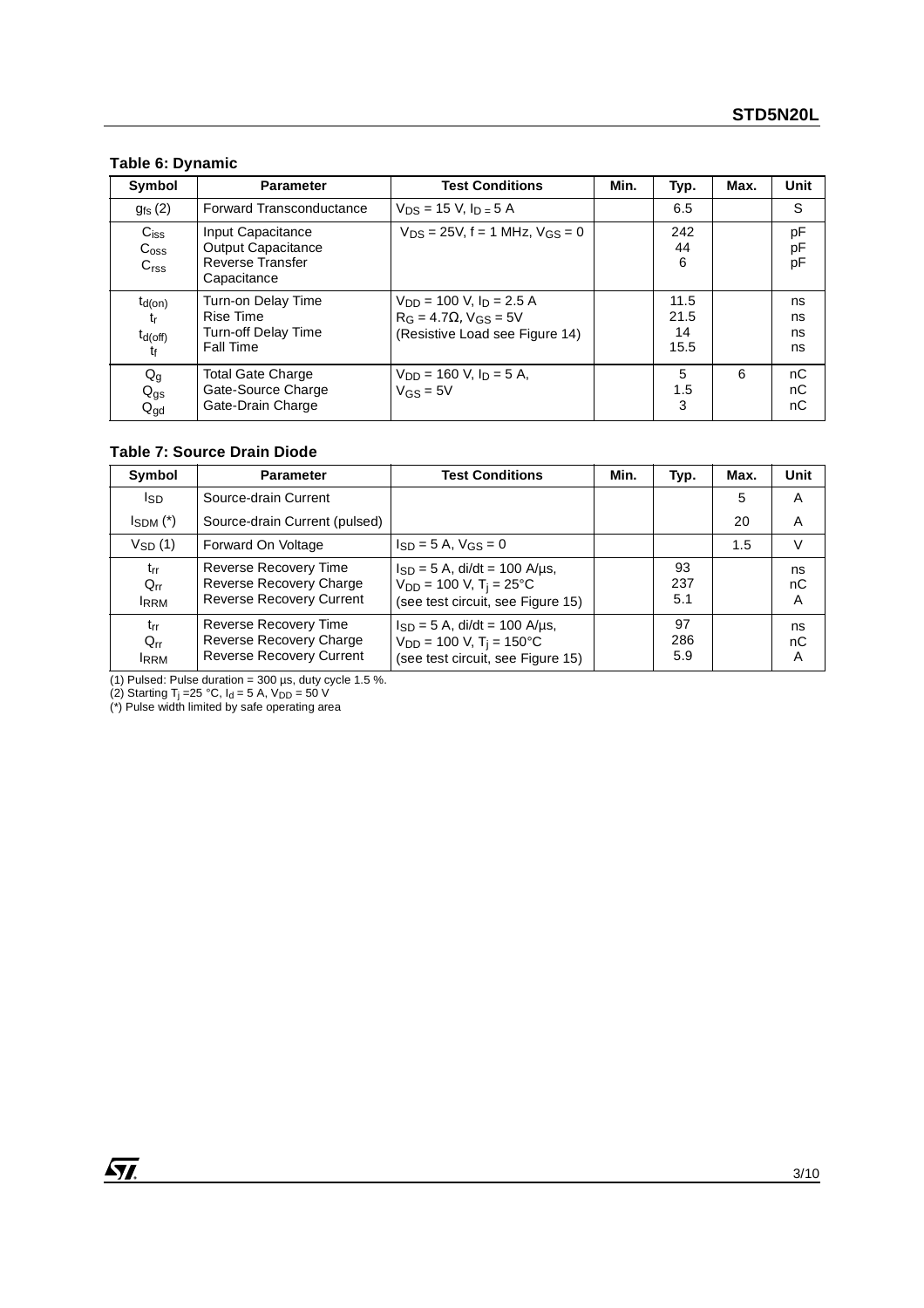HV21290  $I_D(A)$ 10  $\frac{10}{10}$  $100\mu s$  $10<sup>o</sup>$  $1<sub>ms</sub>$  $10ms$ ┼┼┼╫ Ш  $10<sup>7</sup>$  $Tj = 150^{\circ}C$  $Tc = 25°C$ Single pulse  $10^{-2}$  $\frac{10^{3} \text{ V}_{DS}(V)}{10^{3} \text{ V}_{DS}(V)}$ ів<br>10<sup>0</sup>  $10^{-1}$  $10$  $10<sup>2</sup>$ 



**Figure 3: Safe Operating Area**





**Figure 6: Thermal Impedance**



**Figure 7: Transfer Characteristics**



**Figure 8: Static Drain-source On Resistance**



**Ayj**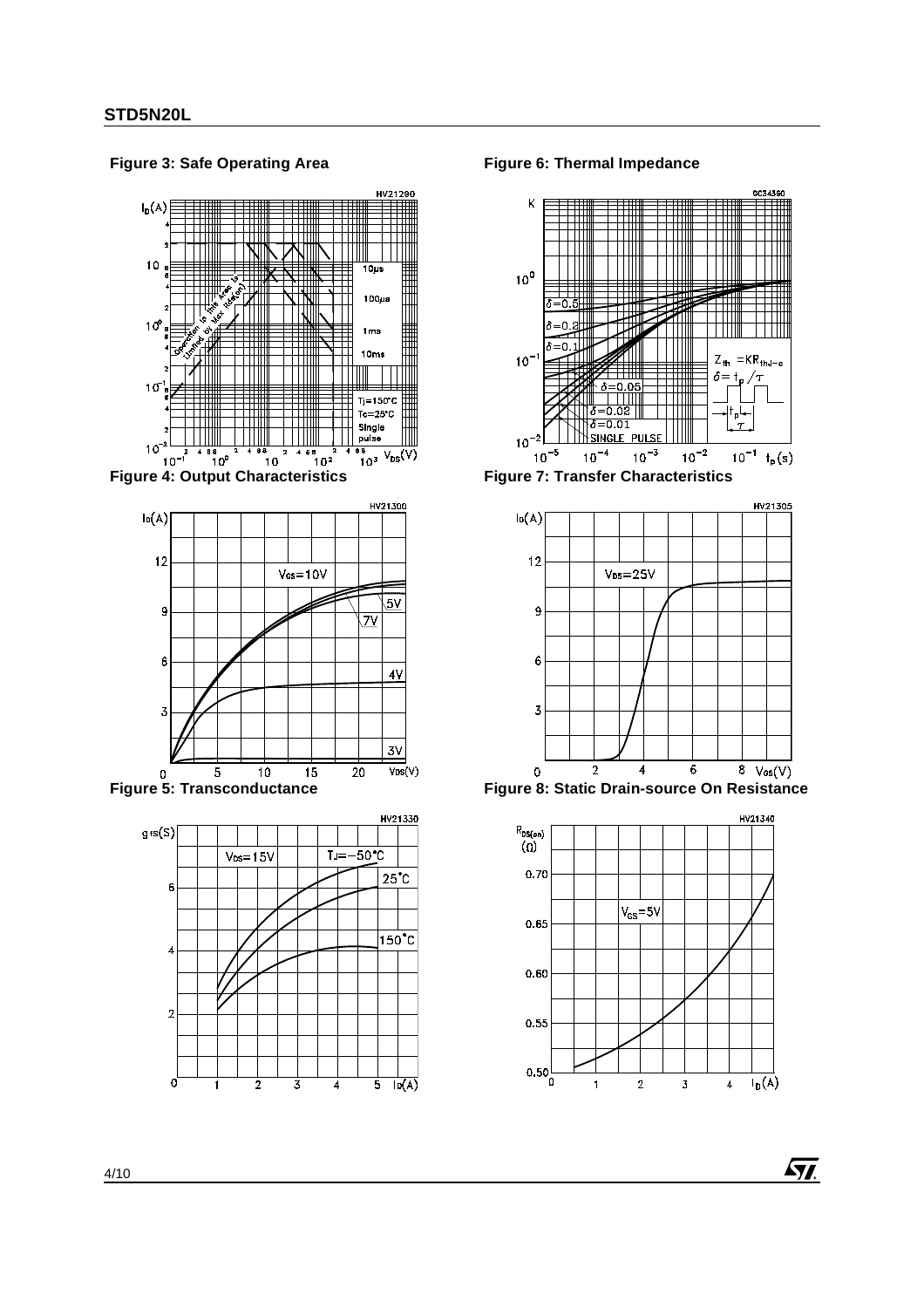**Figure 9: Gate Charge vs Gate-source Voltage**



**Figure 10: Normalized Gate Thereshold Voltage vs Temperature**



**Figure 11: Source-Drain Diode Forward Characteristics**



#### **Figure 12: Capacitance Variations**



**Figure 13: Normalized On Resistance vs Temperature**

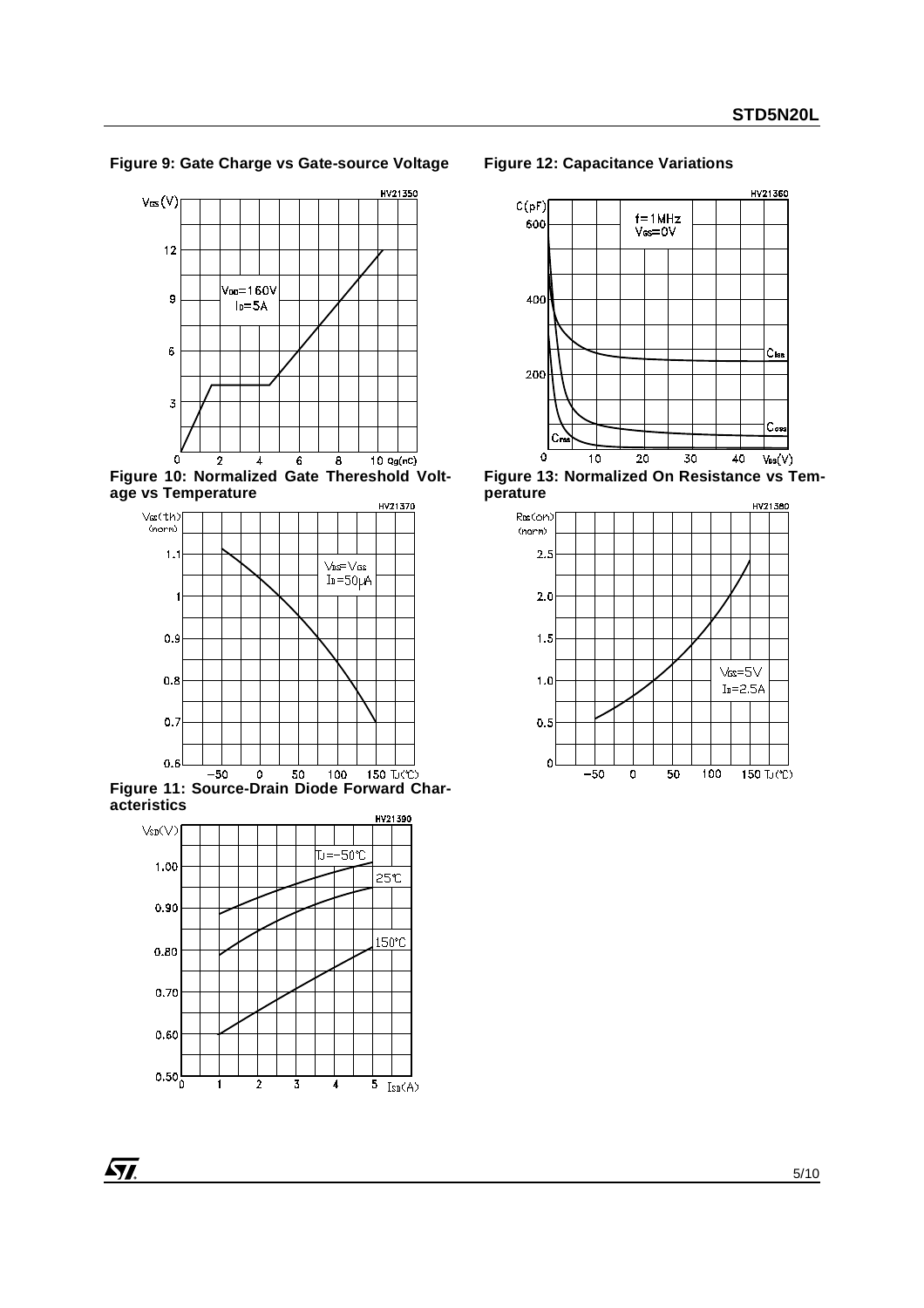#### <span id="page-5-0"></span>**Figure 14: Switching Times Test Circuit For Resistive Load**



<span id="page-5-1"></span>**Figure 15: Test Circuit For Inductive Load Switching and Diode Recovery Times** 



**Figure 16: Gate Charge Test Circuit** 

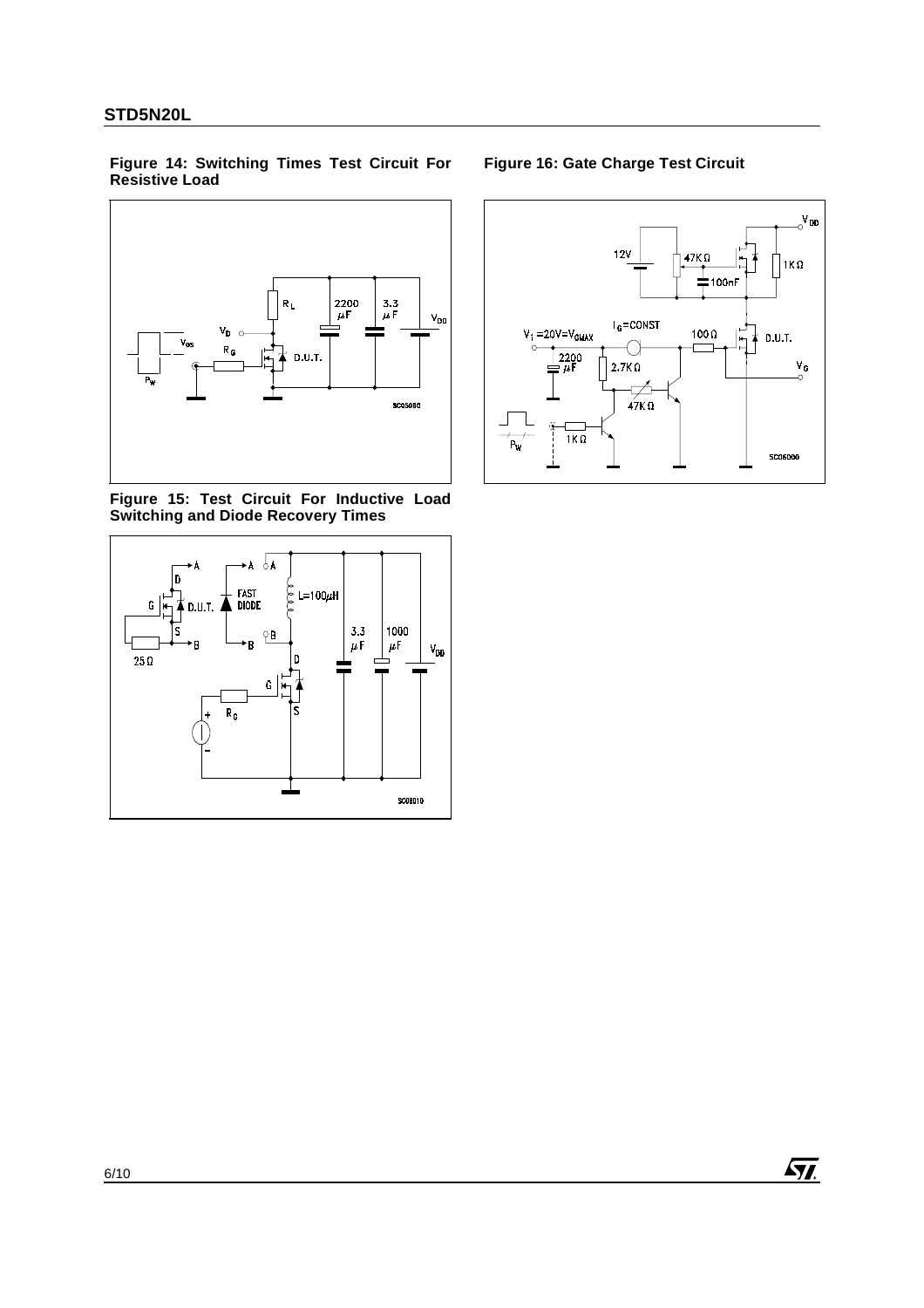|                | DIM.        |      | mm          |             | inch  |             |  |
|----------------|-------------|------|-------------|-------------|-------|-------------|--|
|                | MIN.        | TYP. | MAX.        | MIN.        | TYP.  | MAX.        |  |
| Α              | 2.20        |      | 2.40        | 0.087       |       | 0.094       |  |
| A <sub>1</sub> | 0.90        |      | 1.10        | 0.035       |       | 0.043       |  |
| A <sub>2</sub> | 0.03        |      | 0.23        | 0.001       |       | 0.009       |  |
| B              | 0.64        |      | 0.90        | 0.025       |       | 0.035       |  |
| <b>B2</b>      | 5.20        |      | 5.40        | 0.204       |       | 0.213       |  |
| C              | 0.45        |      | 0.60        | 0.018       |       | 0.024       |  |
| C <sub>2</sub> | 0.48        |      | 0.60        | 0.019       |       | 0.024       |  |
| D              | 6.00        |      | 6.20        | 0.236       |       | 0.244       |  |
| Ε              | 6.40        |      | 6.60        | 0.252       |       | 0.260       |  |
| G              | 4.40        |      | 4.60        | 0.173       |       | 0.181       |  |
| Н              | 9.35        |      | 10.10       | 0.368       |       | 0.398       |  |
| L2             |             | 0.8  |             |             | 0.031 |             |  |
| L4             | 0.60        |      | 1.00        | 0.024       |       | 0.039       |  |
| V <sub>2</sub> | $0^{\circ}$ |      | $8^{\circ}$ | $0^{\circ}$ |       | $0^{\circ}$ |  |

## **TO-252 (DPAK) MECHANICAL DATA**



 $\sqrt{M}$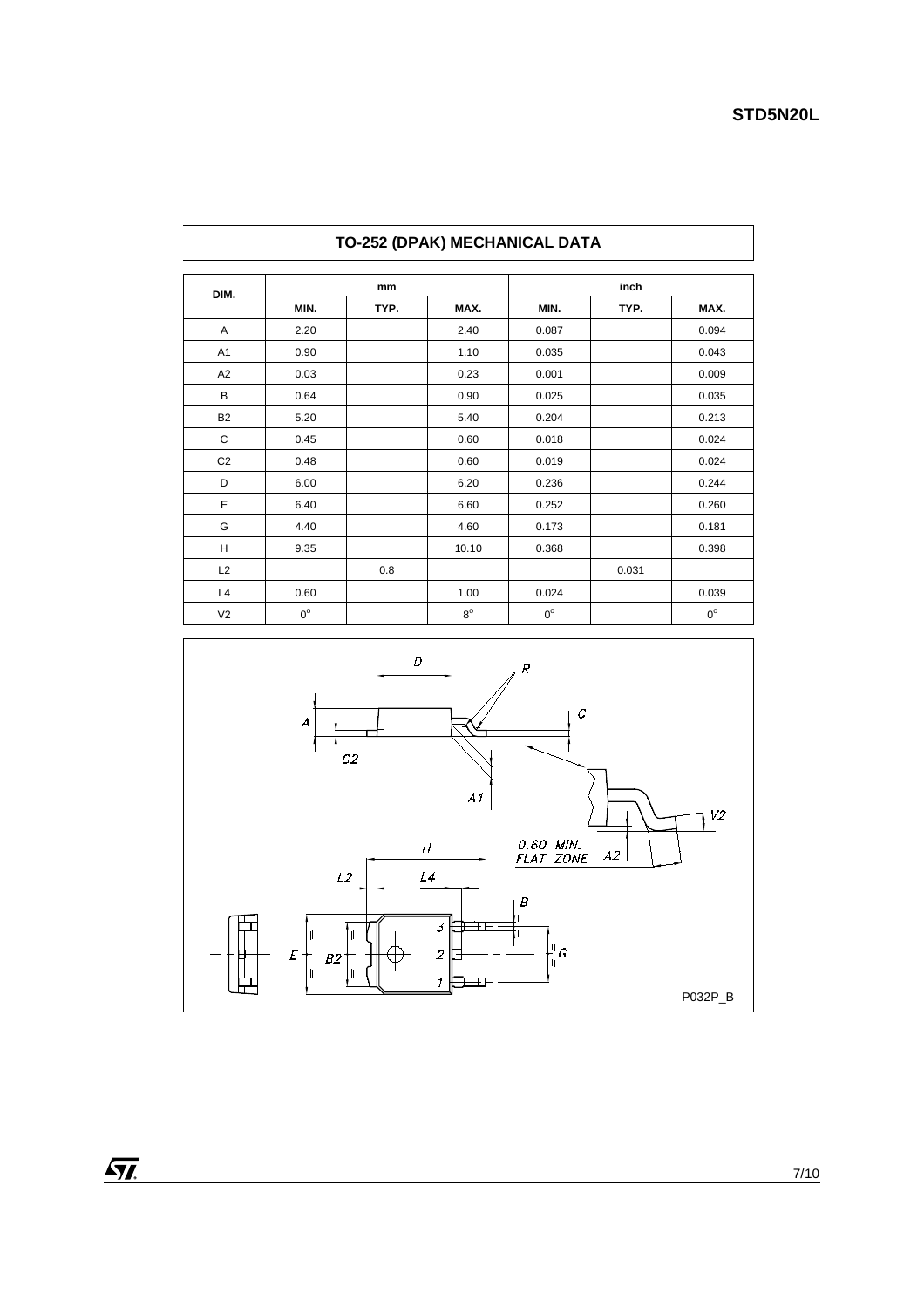

# **TAPE AND REEL SHIPMENT (suffix "T4")\***



on sales type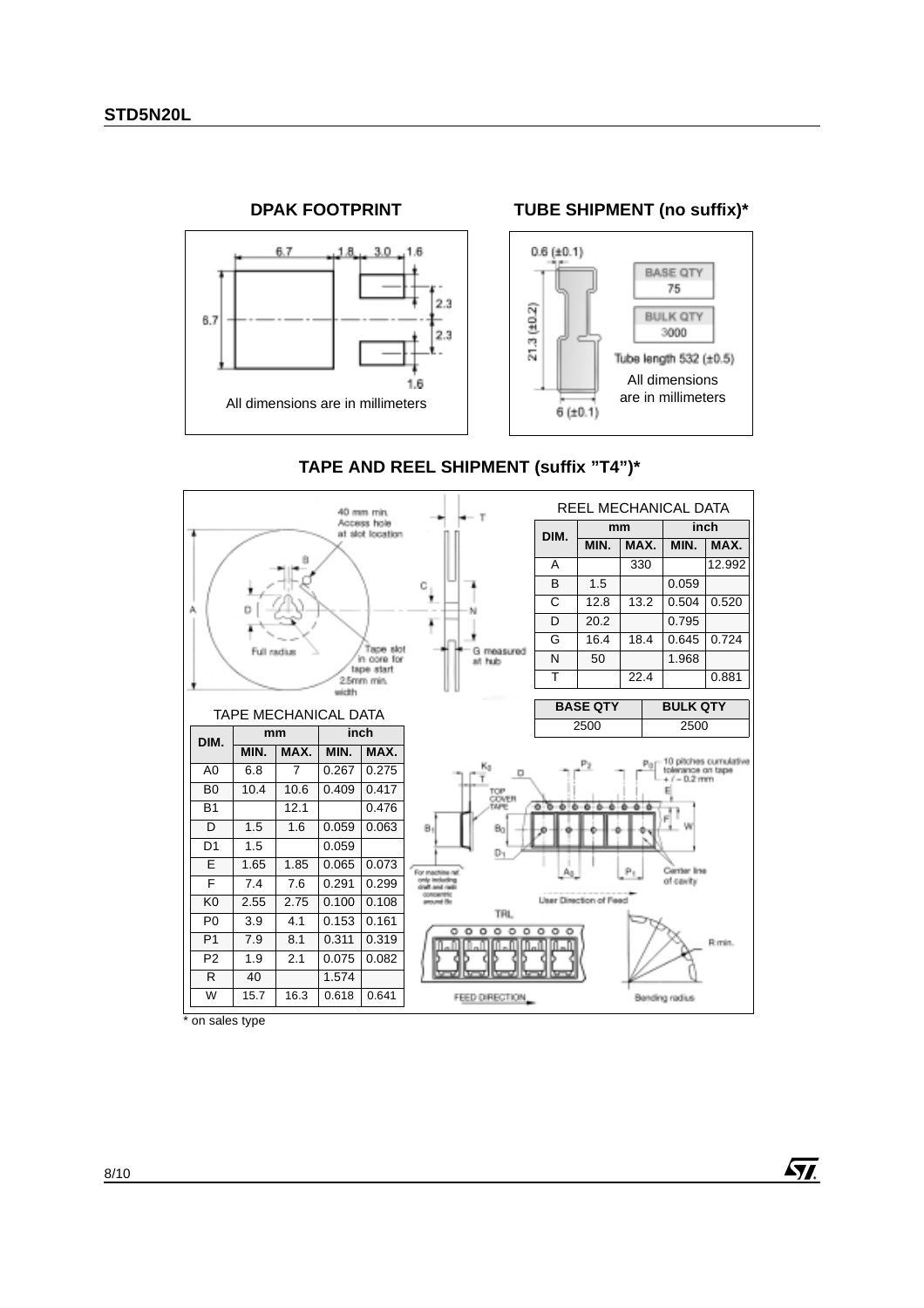## **Table 8: Revision History**

| Date         | <b>Revision</b> | <b>Description of Changes</b>                             |  |
|--------------|-----------------|-----------------------------------------------------------|--|
| 08-June-2004 |                 | New Stylesheet. Datasheet according to PCN DSG-TRA/04/532 |  |
| 20-Sep-2004  |                 | Changes on Table 3, and on Figure 3.                      |  |